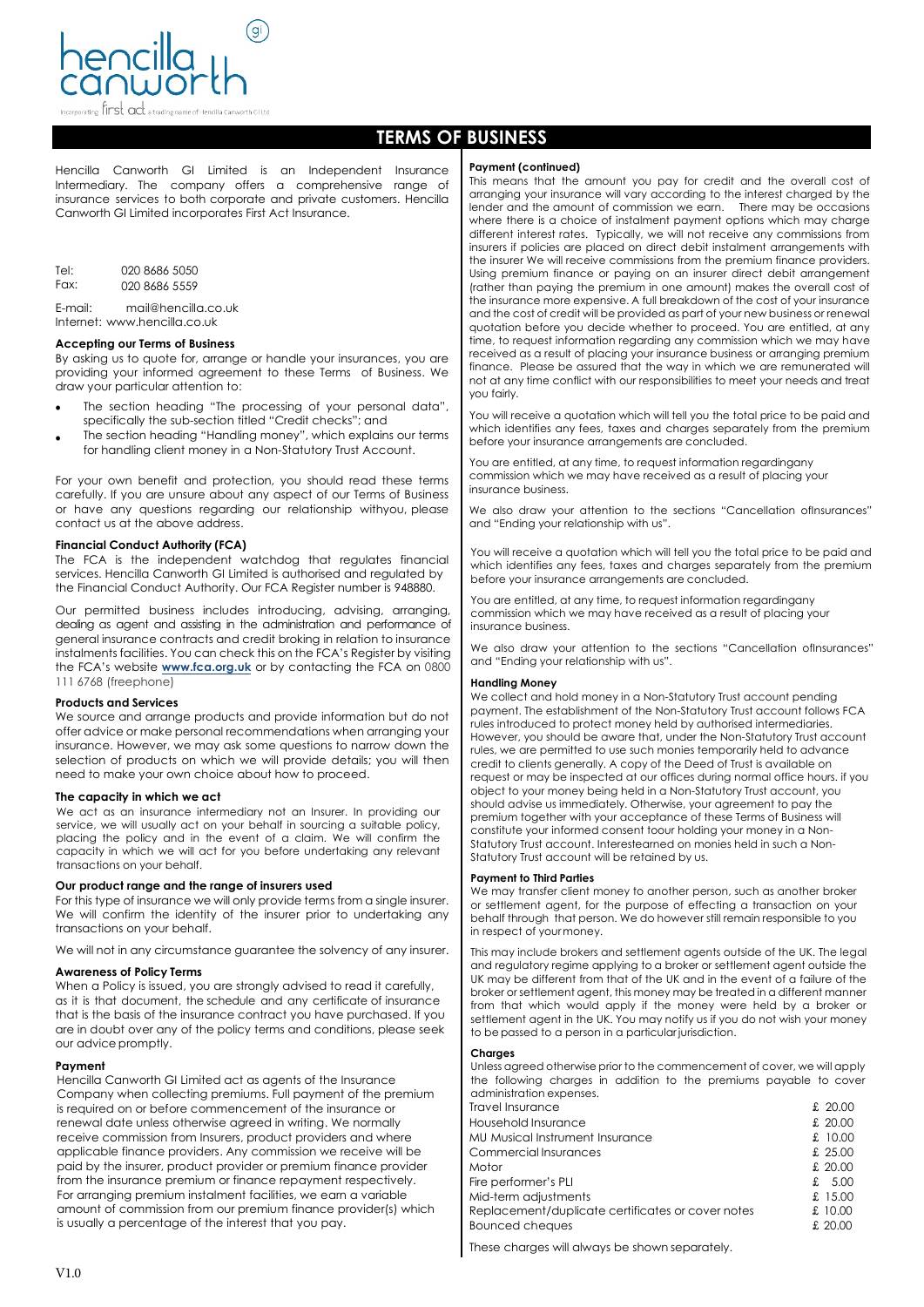

# **Cancellation of Insurances**

first act a trading name of Hencilla Canworth CI Ltd

**nencil** 

You should make any request for the cancellation of a policy in writing and any relevant certificate of insurance must be returnedto us or to the insurer concerned.

(gi

Refunds of premium allowed by Underwriters following cancellation of a policy or for any other reason will be paid after deduction of commission earned by us. Refunds will onlybe paid by BACS or to the credit/debit card used to purchasethe policy. Due to processing costs refunds under £5 will not bemade.

# **Ending your relationship with us**

Subject to your immediate settlement of any outstanding premiums and fees, you may instruct us to stop acting for you and we will not impose a penalty.

Your instructions must be given in writing and will take effect from the date of receipt.

In circumstances where we feel we cannot continue providing services to you, we will give you a minimum of 7 days' notice. Valid reasons may include but are not limited to non-payment ofpremium or fees, commission clawback by insurers where instructions are given to another party to handle the customer's insurance(s), failure to provide requested documentation or information, deliberate failure to comply with terms set out withinthe Terms of Business or insurer's documentation, deliberate misrepresentation or nondisclosure or attempted fraud, Use of threatening or abusive behavior or language, or intimidation or bullying of our staff or suppliers

Unless otherwise agreed in writing, if our relationship ends, any transactions previously initiated will be completed according to these Terms of Business. You will be liable to pay for any transactions concluded prior to the end of our relationship and we will be entitled to retain commission received for conductingthese transactions, together with all fees charged by us for services provided.

# **Conflict of interests**

Occasions can arise where we, clients or product providers, may have a potential conflict of interest with business being transacted for you. If this happens, and we become aware thata potential conflict exists, we will write to you and obtain your consent before we carry out your instructions and we will detail the steps we will take to ensure fair treatment.

### **Claims**

It is essential that you notify us immediately of all incidents which may result in a claim under your insurance policy whether you believe you are liable or not. Any letter or claim received by you must be passed to us immediately.

When we receive notification of an incident that might give rise to a claim under your policy, we will inform the insurers without delay and, in any event, within three working days.

We will advise you promptly of insurers' requirements concerning claims, including the provision, as soon as possible, of information required to establish the nature and extent of loss.

You should not admit liability or agree to any course of action, other than emergency measures to minimise your loss, until you have agreement from your insurer.

We will forward any payments received from insurers, in respect of any claim, to you without delay.

We will notify you of any request for information we receive fromyour insurers.

# **Claims and Underwriting Exchange Register and Motor Insurance Anti-Fraud Register**

Insurers pass information to the Claims and Underwriting Exchange Register operated by Database Services Ltd and the Motor Insurance Anti- Fraud Register compiled by the Association of British Insurers. The objective is to check information provided and to prevent fraudulent claims. Motor insurance details are also added to the Motor Insurance Database operated by the Motor Insurers' Information Centre (MIIC) which has been formed to help identify uninsured drivers and may be accessed by the Police to help confirm who is insured to drive. In the event of an accident, this database may be used by Insurers, MIIC and the Motor Insurance Bureau to identify relevant policy information. Other insurance related databases may also be added in the future.

#### **Your Responsibilities**

If you are a consumer, you are responsible for answering any questions in relation to any proposal for insurance cover honestly and to the best of your knowledge, providing complete and accurate information which insurers will require. This also applies to your responses in relation to any assumptions you may agree to in the process of applying for insurance cover. This is particularly important before taking out a policy but also at renewal or if you make a midterm amendment to your policy.

If you fail to disclose information, or misrepresent any fact whichmay influence the insurer's decision to accept the risk or the terms offered, this could invalidate the policy and mean that claims may not be paid.

If you are a commercial customer you have a duty to give a fair presentation of risk to the insurer. This means that you should disclose every material facts relevant to the risk being insured following a reasonable search within your business to identify and verify such information. This should include information which you and where applicable your senior management, persons responsible for arranging your insurance or other relevant third parties know or ought to know and should includeall information that would influence the judgement of the insurer or that would put the insurer on notice that it needs to make further enquiries.

Examples of material facts are:

Special or unusual circumstances relating to the risk; Any particular concerns which led you to seek insurance cover for the risk; and

- Anything which those concerned with the class of insuranceand •
- field of activity in question would generally understand as being
- something that would be dealt with in a fair presentation of risks
- for this type of insurance.

The information must be presented in a way which would be reasonably clear and accessible to a prudent insurer. If you are unsure whether to disclose any information you should speak to us. You need to take into account the size & complexity of your business, and allow yourself sufficient time before your renewal date to consider and / or assess your insurance requirements.

Failure to provide a 'fair representation' may result in a number of remedies by the insurer. If the breach was deliberate or reckless the insurer can void the contract and keep the premium. If the breach was not deliberate or reckless the insurercan void the contract, proportionately reduce a claim settlement or amend the insurance policy terms and conditions then review the merits of a claim on this.

You should therefore always provide complete and accurate information to us when we ask you about the insurance risksyour business faces before taking out a policy, at renewal and throughout the life of the policy. This also applies to your responses in relation to any assumptions you may agree to in the process of applying for insurance cover.